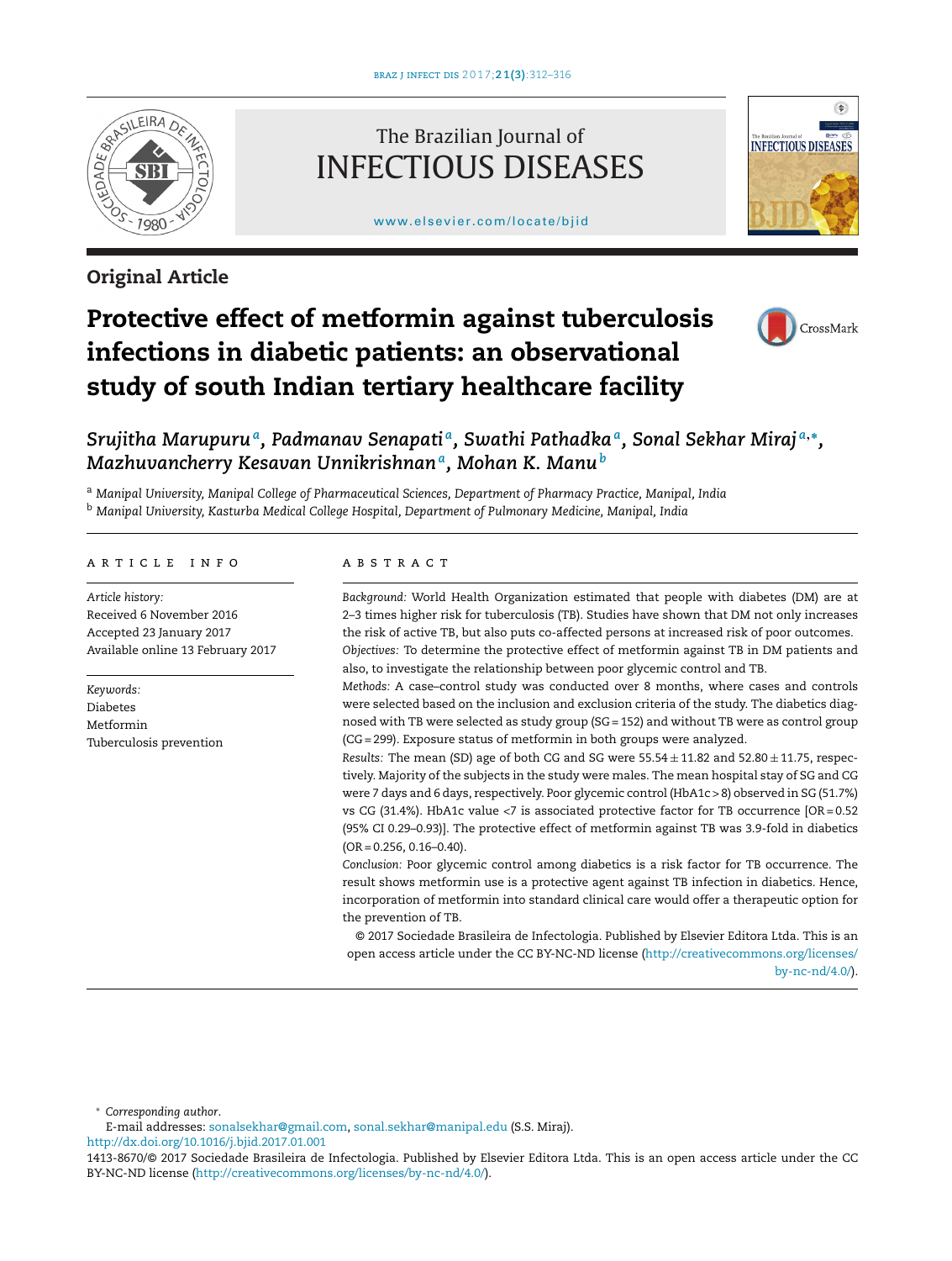#### **Introduction**

Tuberculosis (TB) is one of the most common infectious diseases causing morbidity and mortality worldwide. Each year, approximately 9.6 million new cases and 1.5 million deaths occur due to TB. $^{1,2}$  $^{1,2}$  $^{1,2}$  India has the highest burden of TB. $^3$  More than 95% of TB deaths happen in resource-poor low and middle income countries. Persons with compromised immune states, such as HIV infection, diabetes, tobacco use, and malnutrition are at a greater risk of progressing from latent to active TB[.2](#page-4-0) It is possible that in areas of high prevalence of diabetes, the impact of the DM epidemic on tuberculosis could be as great as that of HIV.

Globally, around 15% of TB cases are estimated to be attributable to  $DM<sup>4</sup>$  $DM<sup>4</sup>$  $DM<sup>4</sup>$ . The escalation of diabetes prevalence in TB-endemic regions may adversely affect tuberculosis control. The current Indian diabetes scenario could lead to resurgence of TB in endemic regions, especially in urban areas.<sup>5</sup> Diabetic patients with TB have negative treatment outcomes such as delay in sputum culture conversion, increased risk of death during treatment, and TB relapse after successful antitubercular treatment regimen.<sup>2</sup> Diabetic TB patients suffer from higher mortality (7.5%) compared to patients with either TB (1%) or DM (2%) alone.<sup>[6](#page-4-0)</sup> A study from Kerala (Southernmost state of India) demonstrated that diabetics with drug sensitive TB have greater probability of failing first line TB treatment as compared to those without DM.<sup>[7,8](#page-4-0)</sup>

Diabetes is associated with diminished innate and adaptive immune responses which are essential to combat the intracellular proliferation of *Mycobacterium tuberculosis* (*M. tb*). Host cell recognition is diminished in diabetics, resulting in the decline of immune response, which render diabetics more susceptible to bacterial infections. Control of TB comprises various strategies such as case treatment, preventive therapy, and vaccination with BCG.<sup>9</sup> TB prevention and control could be further improved by interventions that counter known risk elements of TB such as diabetes, immune compromise in conditions like HIV.

Currently, there are a number of difficulties in developing new drugs with potential anti-TB effects, especially with therapeutic and prophylactic efficacy against dormant *M. tb* organisms. The current anti-tubercular therapy is long drawn and is associated with drug toxicity and heightened multi-drug resistance. Therapeutic modulation of host cell responses that enhances pathogen eradication is being suggested as a new paradigm in drug discovery. These 'hosttargeted' therapeutic strategies are less likely to provoke microbial resistance than targeting pathogens with conventional drugs.

Innate antimicrobial arsenal of the host cell includes reactive oxygen species (ROS) and reactive nitrogen species (RNS), in addition to the phagosomal machinery or autophagy. Autophagy is controlled by mammalian target of rapamycin (mTOR) complex-1 and adenosine monophosphate activated protein kinase  $(AMPK).^{10,11}$  Singhal et al. demonstrated that AMPK-activation by metformin inhibits intracellular growth of *M. tb*, restricting disease immunopathology, and enhancing the efficacy of conventional anti-TB drugs. Singhal's data suggest that both protective immunity and

pathological immunity can be independently modulated by metformin during *M. tb* infection by enhancing *M. tb*-specific host immunity, reducing inflammation, promoting disease resolution, and improving treatment outcomes. At the cellular level, metformin differentially affects immune response and inflammation through different mechanisms. The protective effect is mediated by increased host cell production of mROS and increased acidification of mycobacteriod phagosome. Actually, mROS produced upon mitochondrial recruitment to phagosomes is instrumental in killing of intracellular bacteria by macrophages. The anti-inflammatory effect is mediated by activation of AMPK. Metformin also promotes the expansion of M. *tb* specific IFN-γ-secreting CD8+ T cells in uninfected mice indicating that metformin has an impact on the lung immune cells independently of current infections. These effects are consistent with metformin-induced expansion of CD8+ memory T cells, another known consequence of AMPK activation. Both CD4+ and cytotoxic T cells are key to controlling primary *M. tb* infection in human subjects. Studies by Singhal et al. have also shown an increase in *M. tb*-specific T cells in metformin treated diabetic patients with latent TB. Metformin therapy combined with standard TB treatment regimens has demonstrated beneficial clinical outcomes in active TB.

We hypothesize that metformin, via AMPK-activation, boosts host immunity and thereby protect DM patients from TB. As metformin is the most frequently prescribed oral antidiabetic in clinical practice, and since its mechanism of action, including AMPK activation, is well known, a comprehensive preventive strategy of TB in DM should mandate the use of metformin in all diabetics unless contraindicated.

# **Materials and methods**

This case–control study was conducted in a tertiary care hospital in South-India (Kasturba Hospital (KH), Manipal) for a period of eight months (August 2015 to March 2016). Data of patients admitted during Jan 2011 to Dec 2015 were obtained retrospectively from the Medical Records Department of the hospital. Subjects were identified based on ICD-10 coding for disease classification (Diabetes without complications: E11.9; tuberculosis: A15–A19). Study subjects were divided into study group (SG: 152) and control group (CG: 299). SG consisted of diabetics diagnosed with TB and CG had diabetics without TB. The ratio between case and control was kept as 1:2. The inclusion criteria was age ≥40 years. Patient's anti-diabetic medications (metformin or other anti-diabetics or its combinations) usage status were noted.

We used computerized records for identification of case and controls, assessment of comorbidities, and ascertainment of outcome. Control data were collected from discharge summary and identified newly detected diabetes patients with no history of TB, meeting inclusion criteria. Patients diagnosed with DM before 2011, below 40 years, with tuberculosis were excluded from control group. Both case and control data were from the same hospital, with similar exposure status and at risk of developing similar outcome.

The CRF captured demographic data (age, gender, weight, height, BMI, occupation, and social habits) and clinical details (chief complaints on admission, past medical and medication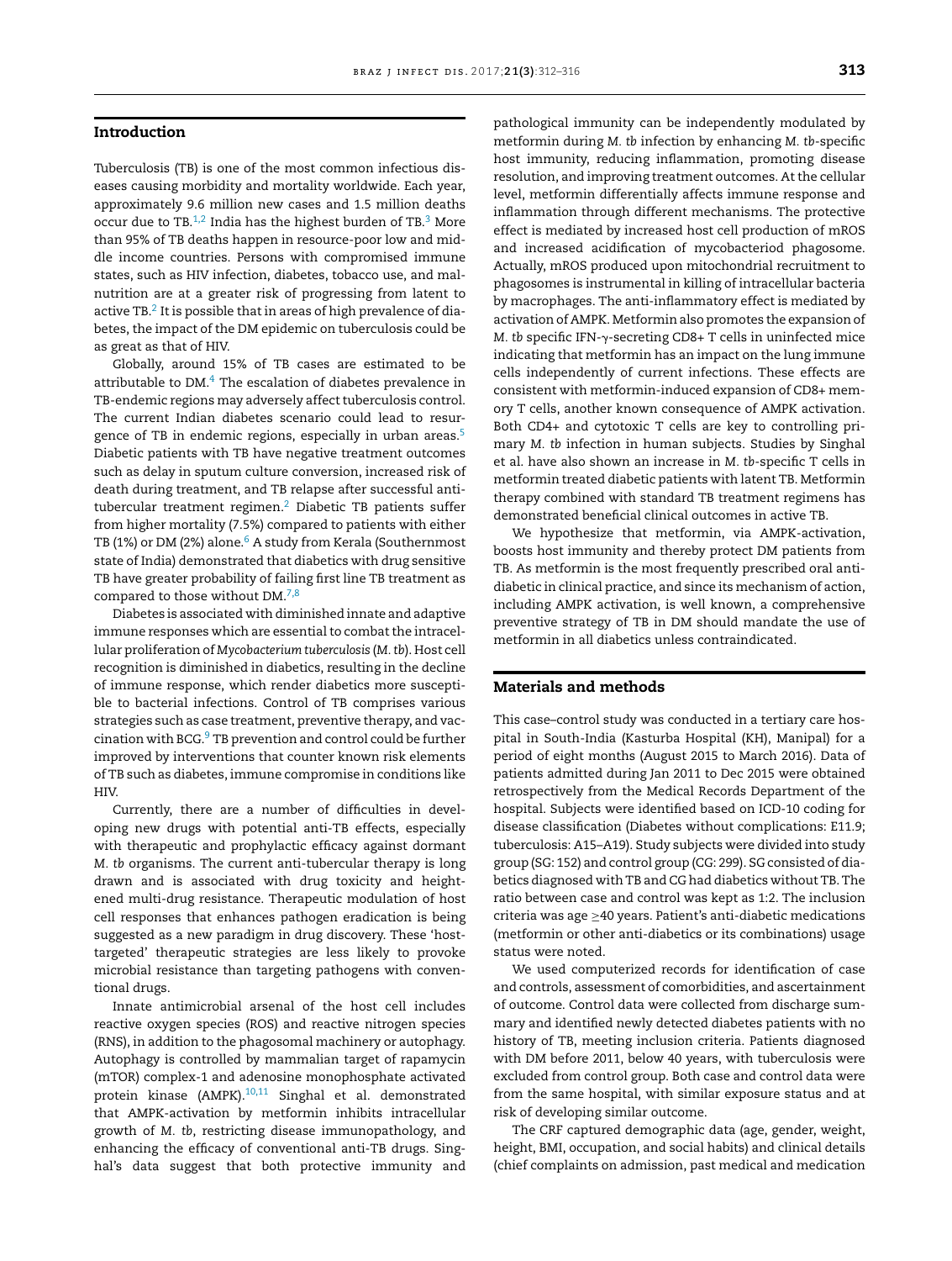history, case category, comorbid condition, diagnosis, allergy status, laboratory parameters, treatment, prognosis, discharge medication). Data were collected for population exposed to metformin and non-metformin, i.e. other oral hypoglycemic agents, OHA's (sulfonylureas, alpha glycosidase inhibitors, thiazolidinedione, meglitinides or insulin) or combinations.

#### *Sample size*

Clinical significance in the incidence rates between SG and CG was fixed at 5% with 80% power and 5% level of significance. As the ratio of SG:CG was fixed at 1:2, the minimum number of subjects required in SG and CG were determined to be 150 and 300, respectively. Therefore, a total sample size of 450 subjects were included in the study.

#### *Statistical analysis*

Number and proportion of patients with metformin in the TB case group is the main outcome for the analysis. Results were reported as rates & percentages for categorical variables, and mean & standard deviation for continuous variables. For univariate analysis, Chi-square was used. For the intervention measures, the absolute risk reductions and the number needed to treat to prevent TB in one person was calculated. *p*-Value <0.05 was taken as statistically significant.

### *Ethical clearance*

Ethical clearance for study was obtained from Institutional Ethics Committee of Kasturba Hospital, Manipal (IEC 430/2015).

#### **Results**

#### *Study population*

We identified a total of 451 cases (Control, CG: 299 and Case, SG: 152) which included 299 controls, 128 diabetics not on metformin and 171 diabetics on metformin. Among the 152 cases, 111 were not on metformin and remaining 38 were on metformin. General characteristics of study population are summarized in Table 1.

Among the 299 CG, 194 (64.9%) were males and 105 (35.1%) were females. In SG, 120 (79.5%) were males and remaining of 24 (15.9%) were females. The mean (SD) age of both CG and SG were  $55.54 \pm 11.82$  and  $52.80 \pm 11.75$ , respectively. We found that in both SG and CG, poor glycemic control (i.e. HbA1c > 8.0) was seen in 51.7% and 31.4% of patients, respectively. Similarly, FBS > 100mg/dl was seen in 87.4% of SG and 57.9% of CG [Table 2]. Thirty-eight (25.5%) people in the SG and 171 (57.1%) in the CG were using metformin. Moreover, a significant proportion were not prescribed metformin in both SG (*n* = 111; 74.5%) and CG (*n* = 128; 42.8%) [[Table](#page-3-0) 3].

Use of metformin at any time was significantly associated with reduced risk of TB. Odds ratio < 1 shows that metformin is protective against TB by a factor of 3.9. We did not find any dose dependent protection in metformin users. No difference was found between those on 1000mg metformin, (27.3%) and

| Table 1 - General characteristics of study population. |                   |                        |  |  |  |
|--------------------------------------------------------|-------------------|------------------------|--|--|--|
| Parameters                                             | Cases $(N = 152)$ | Controls ( $N = 299$ ) |  |  |  |
| Age in years                                           | $52.8 + 11.7$     | $55.5 + 11.8$          |  |  |  |
| (mean $\pm$ S.D.)                                      |                   |                        |  |  |  |
| Gender (%)                                             |                   |                        |  |  |  |
| Male                                                   | 124 (82)          | 194 (65)               |  |  |  |
| Female                                                 | 27(18)            | 105 (35)               |  |  |  |
| Duration of                                            | 7.0(5.0,10.0)     | 6.0(4.0, 8.0)          |  |  |  |
| hospitalization                                        |                   |                        |  |  |  |
| (days)                                                 |                   |                        |  |  |  |
| [median (range)]                                       |                   |                        |  |  |  |
| Number of                                              | 1.0(1.0, 2.0)     | 1.0(1.0,2.0)           |  |  |  |
| hospitalization                                        |                   |                        |  |  |  |
| [median (range)]                                       |                   |                        |  |  |  |
| BMI (mean $\pm$ SD)                                    | $21.2 + 3.7$      | $25.8 + 15.7$          |  |  |  |
| $\text{kg/m}^2$ )                                      |                   |                        |  |  |  |
| Symptoms on admission [No (%)]                         |                   |                        |  |  |  |
| Cough                                                  | 100 (66.2)        | 38 (12.5)              |  |  |  |
| Fever                                                  | 81 (53.6)         | 29(9.7)                |  |  |  |
| Weight loss                                            | 17(11.3)          | 6.0(2.0)               |  |  |  |
| <b>Breathlessness</b>                                  | 15(9.9)           | 15.0(5.0)              |  |  |  |
| Fatigue                                                | 17(11.3)          | 11.0(3.7)              |  |  |  |
| $HbA_{1c}$ (%)                                         | 9.3(7.5, 11.6)    | 7.9(6.8, 10.7)         |  |  |  |
| [median $\pm$ IQR]                                     |                   |                        |  |  |  |
| FBS (mg/dl)                                            | 178 (124,243)     | 163 (125,234)          |  |  |  |
| $[median \pm IQR]$                                     |                   |                        |  |  |  |

| Table 2 - Glycemic status in the study groups. |                |                   |  |  |  |  |
|------------------------------------------------|----------------|-------------------|--|--|--|--|
| Variable                                       | Cases [No (%)] | Controls [No (%)] |  |  |  |  |
| $HbA1c$ $(\%)$                                 |                |                   |  |  |  |  |
| 27.0                                           | 19.0 (12.2)    | 60.0(20.1)        |  |  |  |  |
| $7.0 - 8.0$                                    | 10.0(6.60)     | 50.0(16.7)        |  |  |  |  |
| >8.0                                           | 78 (51.7)      | 94 (31.4)         |  |  |  |  |
| FBS (mg/dl)                                    |                |                   |  |  |  |  |
| 270                                            | 6.0(4.0)       | 4.0(1.3)          |  |  |  |  |
| 70-100                                         | 15(9.9)        | 14(4.7)           |  |  |  |  |
| >100                                           | 111(87.4)      | 173 (57.9)        |  |  |  |  |
| Urine sugar                                    |                |                   |  |  |  |  |
| $1+$                                           | 12(7.9)        | 12(4.0)           |  |  |  |  |
| $2+$                                           | 13(8.6)        | 25(8.5)           |  |  |  |  |
| $3+$                                           | 30(19.9)       | 73 (24.4)         |  |  |  |  |

on 500mg (25.7%) for development of TB. Dose of metformin does not seem to affect the protective outcome of metformin against TB infection (OR = 0.92; Chi2 = 0.05; *p* = 0.82).

According to our study results, HbA1c value less than 7 was found to be protective against TB occurrence (OR < 1), showing that poor glycemic control is associated with increased risk of TB infections [[Table](#page-3-0) 4].

## **Discussion**

Males outnumbered females in both CG and SG by 64.0% and 29.8%, respectively. A similar trend in male dominance was observed in other studies by Dobler et al., $^{12}$  and Feza et al. $^{13}$ TB incidence was highest in diabetics aged 51–60 years (*n* = 47) in this study. According to Dobler et al., $^{12}$  the majority of TB in DM patients was observed in age group of 55–74 years. The reason could be because metabolic disorders can even at a younger age in Indians compared to Westerners. $14,15$  Our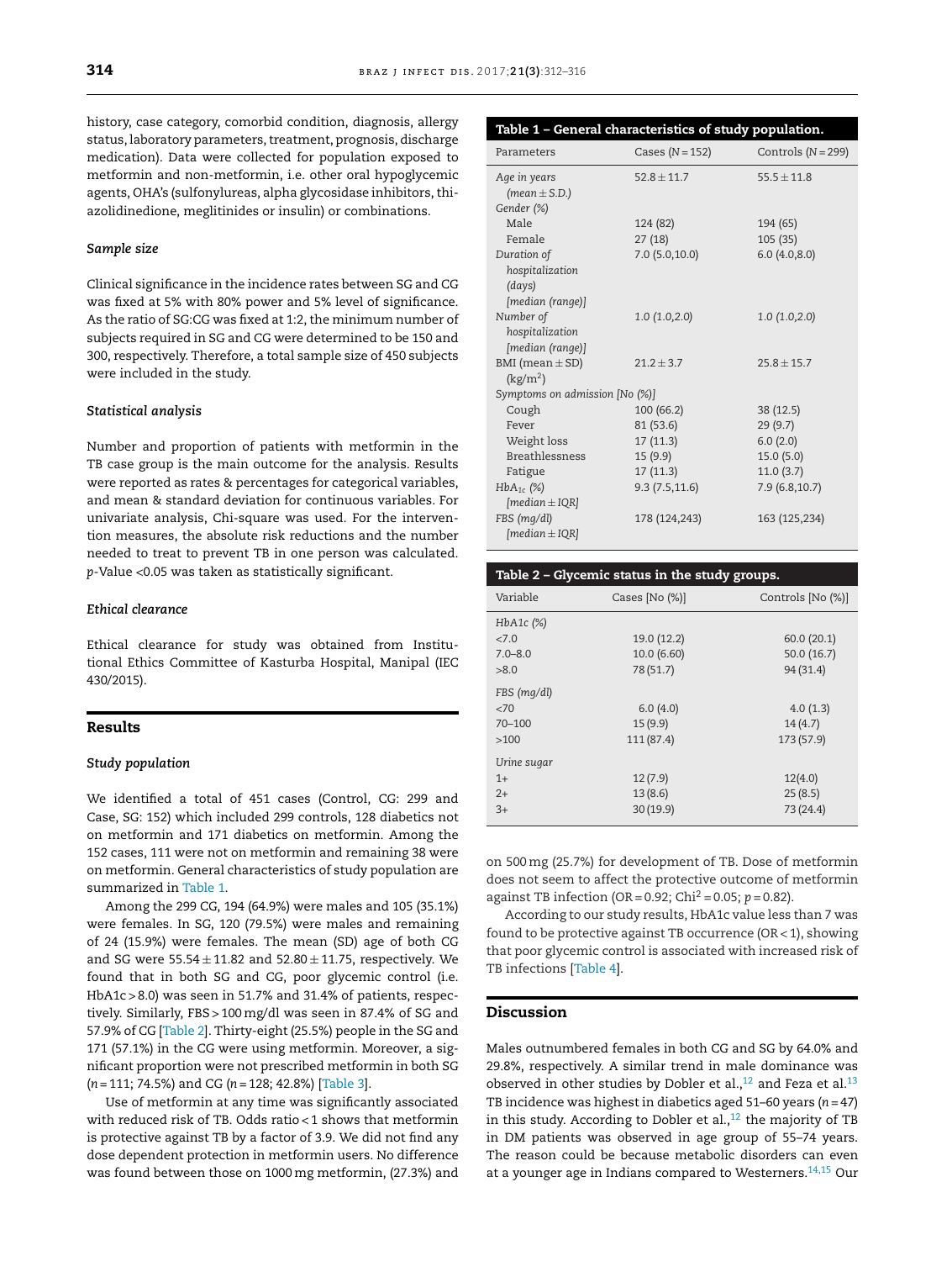<span id="page-3-0"></span>

| Table 3 - Metformin usage patterns in the study groups. |                         |                         |                        |                                                                 |  |  |  |
|---------------------------------------------------------|-------------------------|-------------------------|------------------------|-----------------------------------------------------------------|--|--|--|
| Exposure status                                         | Study outcome           |                         | Total                  | Statistical tests                                               |  |  |  |
|                                                         | Case $[No (%)]$         | Control [No (%)]        |                        |                                                                 |  |  |  |
| Present (metformin)                                     | 38(18.2)                | 171 (81.8)              | 209 (100)              | $Chi^2 = 40.12$ ;<br>$p = 0.00$<br>$OR = 0.256 (0.16,$<br>0.40) |  |  |  |
| Absent (non-metformin)<br>Total                         | 111(46.4)<br>149 (33.3) | 128 (53.6)<br>299(66.7) | 239 (100)<br>448 (100) |                                                                 |  |  |  |

#### **Table 4 – Risk of TB occurrence and glycemic control.**

| HbA1c status | Study outcome          |                        | Total                  | Statistical tests                                             |
|--------------|------------------------|------------------------|------------------------|---------------------------------------------------------------|
|              | Case No. (%)           | Control No. (%)        |                        |                                                               |
| $\langle$ 7  | 19(24.1)               | 60(75.9)               | 79 (100)               | $Chi^2 = 5.03;$<br>$p = 0.025$<br>$OR = 0.52$ (0.29,<br>0.93) |
| >7<br>Total  | 88 (37.9)<br>107(34.4) | 144(62.1)<br>204(65.6) | 232 (100)<br>311 (100) |                                                               |

inclusion criteria, had subjects more than 40 years. TB incidence was not age-dependent; 51–60 years (30.9%) and 41–50 years (26.3%). However, the incidence of TB was lower in elders 61–70 years (*n* = 24, 15.8%) and above 70 years (*n* = 12, 7.9%).

We found that smoking and low income were significantly associated with treatment failure of TB, which is in agreement with another study by Tachfouti et al.<sup>[16](#page-4-0)</sup> Low socioeconomic status indicators such as overcrowding, illiteracy, low wages and unemployment were associated with increased risk for TB as well as poor medication adherence. $17$ 

We observed that the majority of TB patients did not have any significant family history (84.8%). However, 11.9% cases had family history of diabetes but very low incidence (2.6%) of family history of TB. Due to incomplete medical records and poor family history documentation by physicians, family history data were missing in most of our study population. Most frequently observed symptoms in SG were cough (66.2%), fever (53.6%), weight loss (11.3%), fatigue (11.3%) and breathlessness (9.9%). The majority of SG had a poor control of glycemic levels, with HbA1c > 8% (51.7%) and FBS > 100mg/dl (87.4%). A systematic review by Christie et al. in 2010 demonstrated higher incidence of hyperglycemia in TB, ranging from 1.9 to 35%, possibly because of chronic inflammation, suboptimum therapy adherence, drug–drug interaction, access and affordability of health services and side effects like vomiting[.18](#page-4-0)

In our study, distribution of average HbA1c values (<7.0, 7.0–8.0 and >8.0) were 12.2%, 6.6% and 51.7%, respectively. We observed that HbA1c < 7 group was having minimal risk for TB. The diabetics with HbA1c > 7 were at twice, higher risk for TB. Comparing with Leegaard et al. study, average HbA1c in the similar groups (<7.0, 7.0–8.0 and >8.0) were 1.8%, 0.7% and 1.6% respectively, which was found to be much lower compared to our study. However, 94% of the subjects were non-diabetics in their study. $19$  Similar results as our study was reported by Leung et al., which states that patients with HbA1c value >7 are at two fold higher the risk of active TB.[20](#page-4-0)

Several mechanisms have been proposed to explain the high risk of TB in DM. Diabetics are vulnerable to TB due to impaired monocyte chemotaxis, reduced interferon (IFN  $_{\gamma})$ and activation of alveolar macrophages, diminished type 1 cytokine expression, and innate immunity[.20](#page-4-0)

The growth and infection of *M. tb* in cells depend on the innate and adaptive immune responses of the host. The host cell phagolyses bacteria by the generation of reactive nitrogen and oxygen species. This autophagy pathway is regulated by mTOR complex-1, serine/threonine kinase, and AMPK. Singhal et al. reported that metformin-induced activation of AMPK inhibits mycobacterial growth in macrophages. Hence, it was suspected to have potential effect on anti-tubercular regimen in diabetics due to its role in maintaining the phagosomal pathway and promoting antibacterial action. $11$ 

Our study has demonstrated that the patients who were on metformin had a protective effect against tuberculosis 3.9 times compared to other hypoglycemic treatment regimens. But, we found both 500mg (25.7%) and 1000mg (27.3%) of metformin doses have no difference in protective action. Hence, the study exhibits metformin can exert protective action against TB, irrespective of different doses of the metformin. It was found that metformin was part of the prescription in just 25.3% of SG and 57.1% of the CG. Metformin should be included in the therapy for all type 2 DM patients, if tolerated and not contraindicated, as it is the only oral antihyperglycemic medication proven to reduce the risk of total mortality, according to the United Kingdom Prospective Diabetes Study (UKPDS).

## **Conclusion**

The study concludes that metformin has protective effect in diabetic patients against tuberculosis infection. Acid-fast bacilli were dominantly found to be positive among higher HbA1c (>8%). Poor glycemic control was associated with